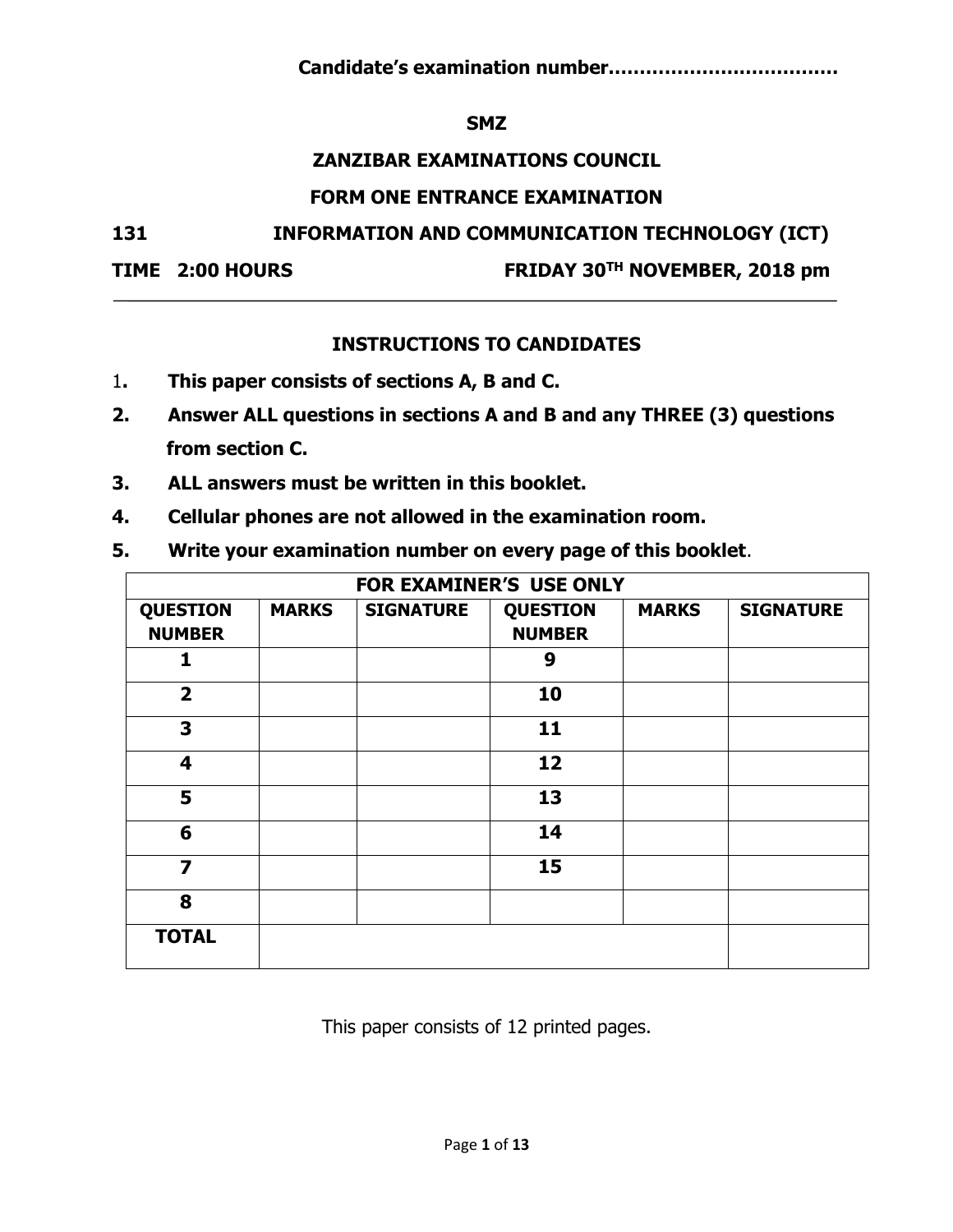1. Choose the most correct answer and write its letter below the item number in the given table .

| i)    |               | The material required in order to lend a book from library |                                                                |                                   |                       |                                                                                     |  |  |
|-------|---------------|------------------------------------------------------------|----------------------------------------------------------------|-----------------------------------|-----------------------|-------------------------------------------------------------------------------------|--|--|
|       |               |                                                            | A. Identity card B. Library card C. Passport                   |                                   |                       |                                                                                     |  |  |
|       | $\mathsf{ii}$ |                                                            |                                                                |                                   |                       | Which one of the following can be used by blinds, deaf and dumb people?             |  |  |
|       | А.            | e-books                                                    |                                                                |                                   | <b>B.</b> Periodicals | C. Atlas                                                                            |  |  |
| iii)  |               | pronunciations and usages.                                 |                                                                |                                   |                       | It provides reliable knowledge of millions of word definitions, synonyms, spelling, |  |  |
|       |               |                                                            | A. Encyclopedia B. Bibliography                                |                                   | C. Dictionary         |                                                                                     |  |  |
|       |               |                                                            | iv) Which one of the following is promoted by library?         |                                   |                       |                                                                                     |  |  |
|       |               | A. Lecture                                                 |                                                                | B. Love for reading C. Literature |                       |                                                                                     |  |  |
| V)    |               |                                                            | The item which is not kept in library for references is called |                                   |                       |                                                                                     |  |  |
|       |               |                                                            | A. Newspaper B. Book                                           |                                   | C. shoes              |                                                                                     |  |  |
| vi)   |               |                                                            | The following are electronic type documents except             |                                   |                       |                                                                                     |  |  |
|       |               | A. Leaflet                                                 | B. e-book                                                      |                                   | C. Internet           |                                                                                     |  |  |
|       |               |                                                            | vii) This is the meaning of documentation                      |                                   |                       |                                                                                     |  |  |
|       |               |                                                            |                                                                |                                   |                       | A. Collection and arrangement of data especially to provide evidence of facts.      |  |  |
|       |               |                                                            | B. The process of placing a document on a table.               |                                   |                       |                                                                                     |  |  |
|       |               |                                                            | C. The process of preparing and writing a document.            |                                   |                       |                                                                                     |  |  |
| viii) |               | schools and universities?                                  |                                                                |                                   |                       | Which one of the following types of libraries is located in the campuses of         |  |  |
|       |               | A. Community library                                       |                                                                | B. Private Library                |                       | C. Academic library                                                                 |  |  |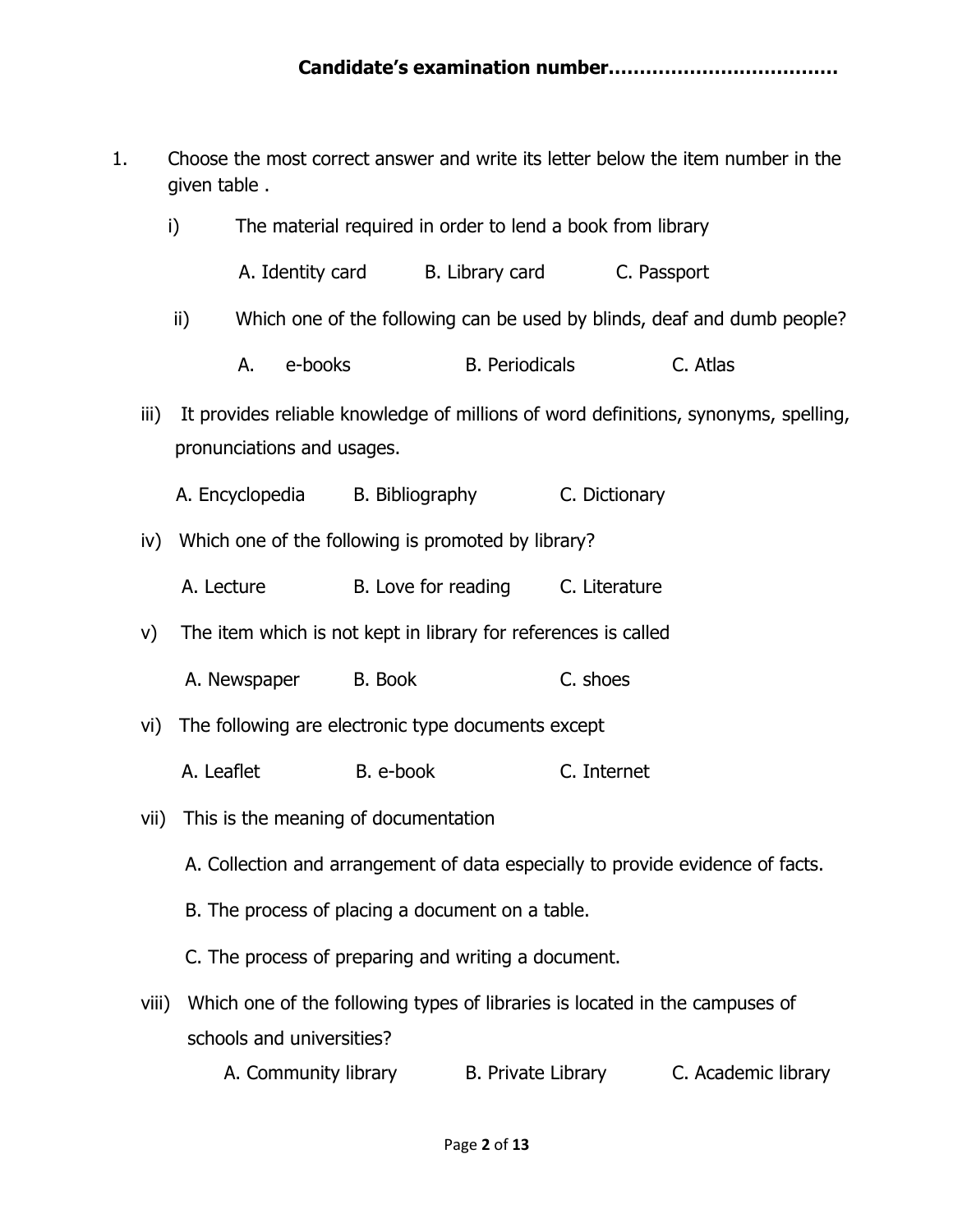ix) A public library is under the care of

A. Public and Government B. Private Ownership C. Public company.

x) A person who writes a book is known as

A. Author **B. Editor** B. Editor **C. Publisher** 

#### **ANSWERS**

| <br> | $\ddot{\phantom{a}}$<br> | ۰<br>" | . . | - | vii | valli -<br>VIII | $\cdots$ |  |
|------|--------------------------|--------|-----|---|-----|-----------------|----------|--|
|      |                          |        |     |   |     |                 |          |  |
|      |                          |        |     |   |     |                 |          |  |

- 2. In the following statements, write T for true statement and F for a false statement in a table provided.
	- i) A book is a written or printed work which consists of pages glued together.
	- ii) A person who writes a book is known as an actor.
	- iii) An index helps us to find the name and page number of the chapters given in a book.
	- iv) Propaganda pamphlets are useful in spreading ideas and opinions.
	- v) Fictions refer to those books which are created from the real world.
	- vi) Posters can play an important role in advertising strategy.
	- vii) A pamphlet is printed on both sides and folded in half or in one-third.
	- viii) People who gather and write information in news papers are called editor.
	- ix) Many people like to read information related to their profession.
	- x) News papers and magazine do not give us knowledge.

## **ANSWERS**

| 11<br> | $\ddot{\mathbf{a}}$<br> | n 1<br>. . | . . | ٧ı | vii | viii<br>VIII | $\sqrt{ }$ |  |
|--------|-------------------------|------------|-----|----|-----|--------------|------------|--|
|        |                         |            |     |    |     |              |            |  |
|        |                         |            |     |    |     |              |            |  |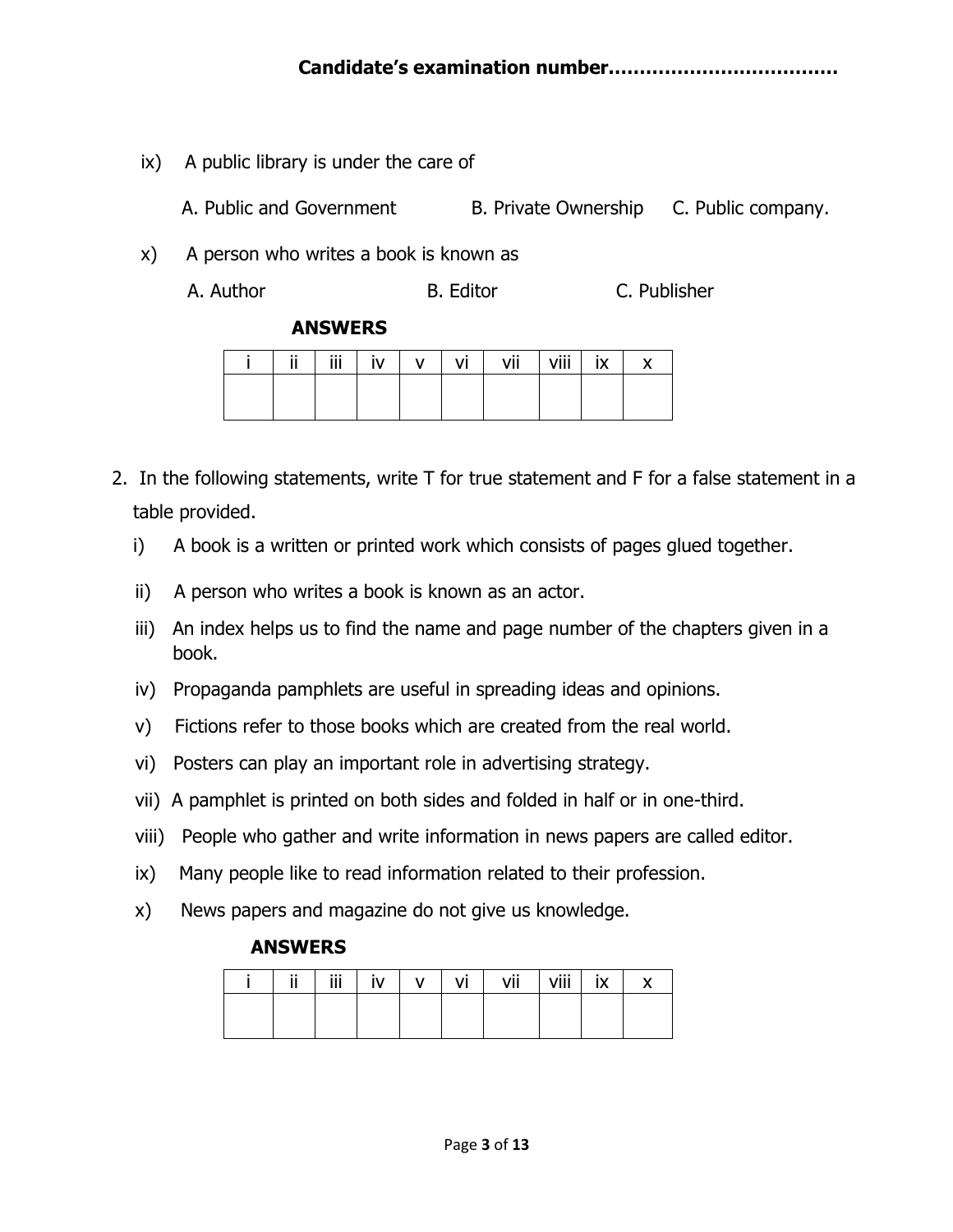3. Match the items in **LIST A** with the responses in **LIST B**. Write the letter of the correct response below the item number in the table provided

| <b>LIST A</b>   | LST <sub>B</sub>                                           |
|-----------------|------------------------------------------------------------|
| i.<br>Icons     | A. Used to obtain hard copy                                |
| ii. Paint       | B. To do calculation                                       |
| iii. Wallpaper  | C. Small pictures on desktop                               |
| iv. Calculator  | D. To draw and color pictures                              |
| v) Screen saver | E. Back ground of desktop                                  |
| vi. Monitor     | F. Used for typing alphabets, numbers etc.                 |
| vii. Mouse      | G. Example of Software                                     |
| viii.keyboard   | H. Help to draw pictures                                   |
| ix. Printer     | I. To select things and drags items on the computer screen |
| x. Spreadsheet. | J. Moving pictures on a computer                           |
|                 | K. To search materials and information                     |
|                 | L. Brain of the computer                                   |
|                 | N. Connected to the system unit by a cable.                |
|                 |                                                            |

# ANSWERS

| 11<br> | Ϊİ | I۷ | $\mathsf{v}$ | vi | vii | $V$ iii $\ $ | ix | $\checkmark$ |
|--------|----|----|--------------|----|-----|--------------|----|--------------|
|        |    |    |              |    |     |              |    |              |
|        |    |    |              |    |     |              |    |              |

- 4. Fill the blanks by choosing the correct answer from the box.
	- i) Telegram money order is an electronic method of ................ money.
	- ii) The additional amount of money charged by the post office for providing services is known as ………………………………….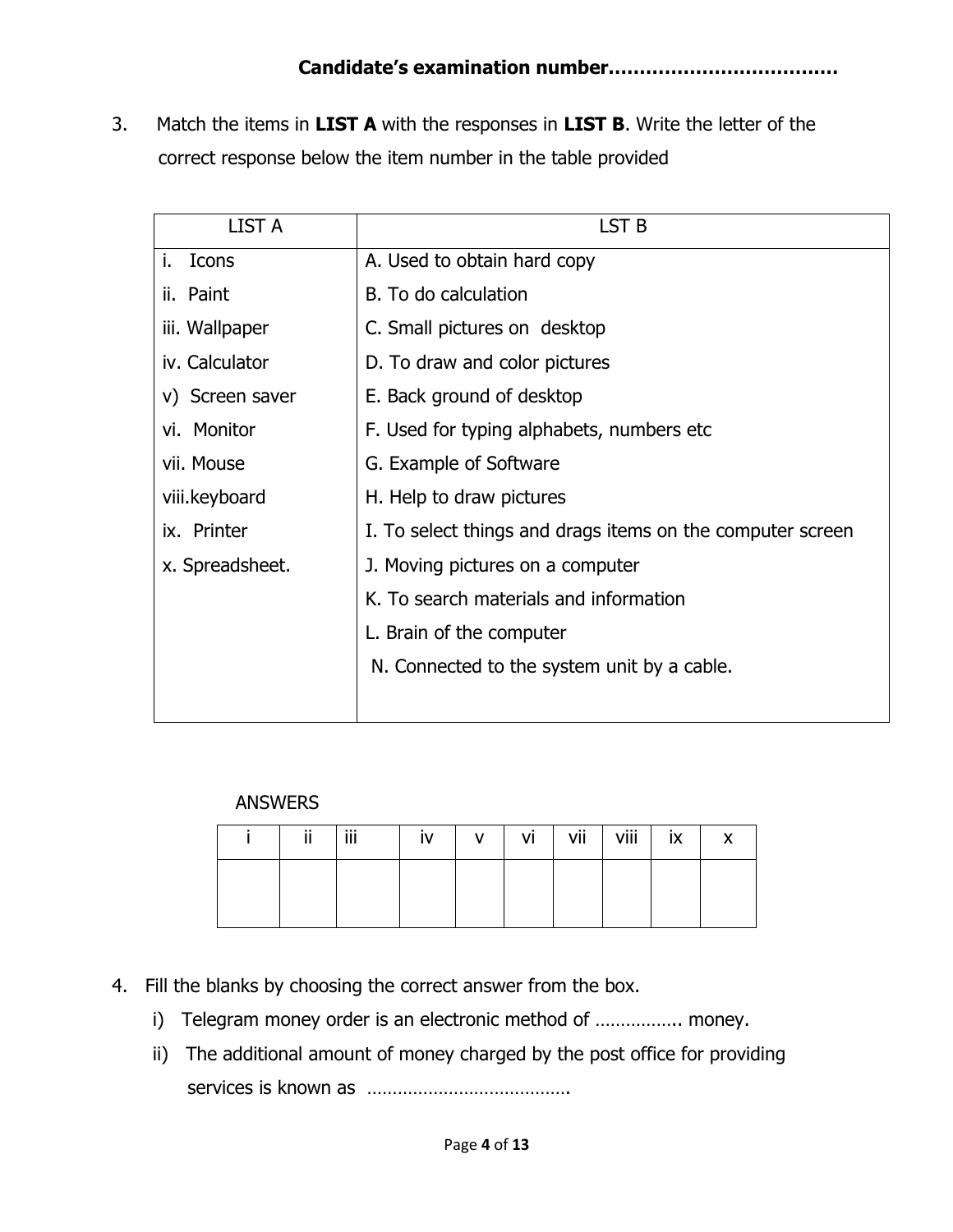# **Candidate's examination number…………………………….…**

- iii) Telegram money order is booked and paid only at ………………………………………………………………………
- iv) In telegram money order you will get the money at the ……………………………..
- v) After the money is paid to the payee, the remitter receives a slip known as

…………………………………………..

- vi) The ………………….… is the first screen which you see on starting up the computer.
- vii) One of the most popular word processing program is …………………………………
- viii) The ………………………….. is at the bottom of the document.
- ix) The file name of the document is shown on a ………………….
- x) If you need to close word document correctly, you click on ……………………….. button given on the title bar

**Commission, Acknowledgement, Some day, transferring, Post office, Remitter, Bank, Ms word, Close, Title bar, Status bar, Desktop, Hardware**

# **SECTION B:** (30 marks)

Answer ALL questions in this section

\_\_\_\_\_\_\_\_\_\_\_\_\_\_\_\_\_\_\_\_\_\_\_\_\_\_\_\_\_\_\_\_\_\_\_\_\_\_\_\_\_\_\_\_\_\_\_\_\_\_\_\_\_\_\_\_\_\_\_\_\_

\_\_\_\_\_\_\_\_\_\_\_\_\_\_\_\_\_\_\_\_\_\_\_\_\_\_\_\_\_\_\_\_\_\_\_\_\_\_\_\_\_\_\_\_\_\_\_\_\_\_\_\_\_\_\_\_\_\_\_\_\_

\_\_\_\_\_\_\_\_\_\_\_\_\_\_\_\_\_\_\_\_\_\_\_\_\_\_\_\_\_\_\_\_\_\_\_\_\_\_\_\_\_\_\_\_\_\_\_\_\_\_\_\_\_\_\_\_\_\_\_\_\_

\_\_\_\_\_\_\_\_\_\_\_\_\_\_\_\_\_\_\_\_\_\_\_\_\_\_\_\_\_\_\_\_\_\_\_\_\_\_\_\_\_\_\_\_\_\_\_\_\_\_\_\_\_\_\_\_\_\_\_\_\_

\_\_\_\_\_\_\_\_\_\_\_\_\_\_\_\_\_\_\_\_\_\_\_\_\_\_\_\_\_\_\_\_\_\_\_\_\_\_\_\_\_\_\_\_\_\_\_\_\_\_\_\_\_\_\_\_\_\_\_\_\_

\_\_\_\_\_\_\_\_\_\_\_\_\_\_\_\_\_\_\_\_\_\_\_\_\_\_\_\_\_\_\_\_\_\_\_\_\_\_\_\_\_\_\_\_\_\_\_\_\_\_\_\_\_\_\_\_\_\_\_\_\_

\_\_\_\_\_\_\_\_\_\_\_\_\_\_\_\_\_\_\_\_\_\_\_\_\_\_\_\_\_\_\_\_\_\_\_\_\_\_\_\_\_\_\_\_\_\_\_\_\_\_\_\_\_\_\_\_\_\_\_\_\_

\_\_\_\_\_\_\_\_\_\_\_\_\_\_\_\_\_\_\_\_\_\_\_\_\_\_\_\_\_\_\_\_\_\_\_\_\_\_\_\_\_\_\_\_\_\_\_\_\_\_\_\_\_\_\_\_\_\_\_\_\_

5. a) Write down two (2) uses of computer.

b) List any two (2) input devices.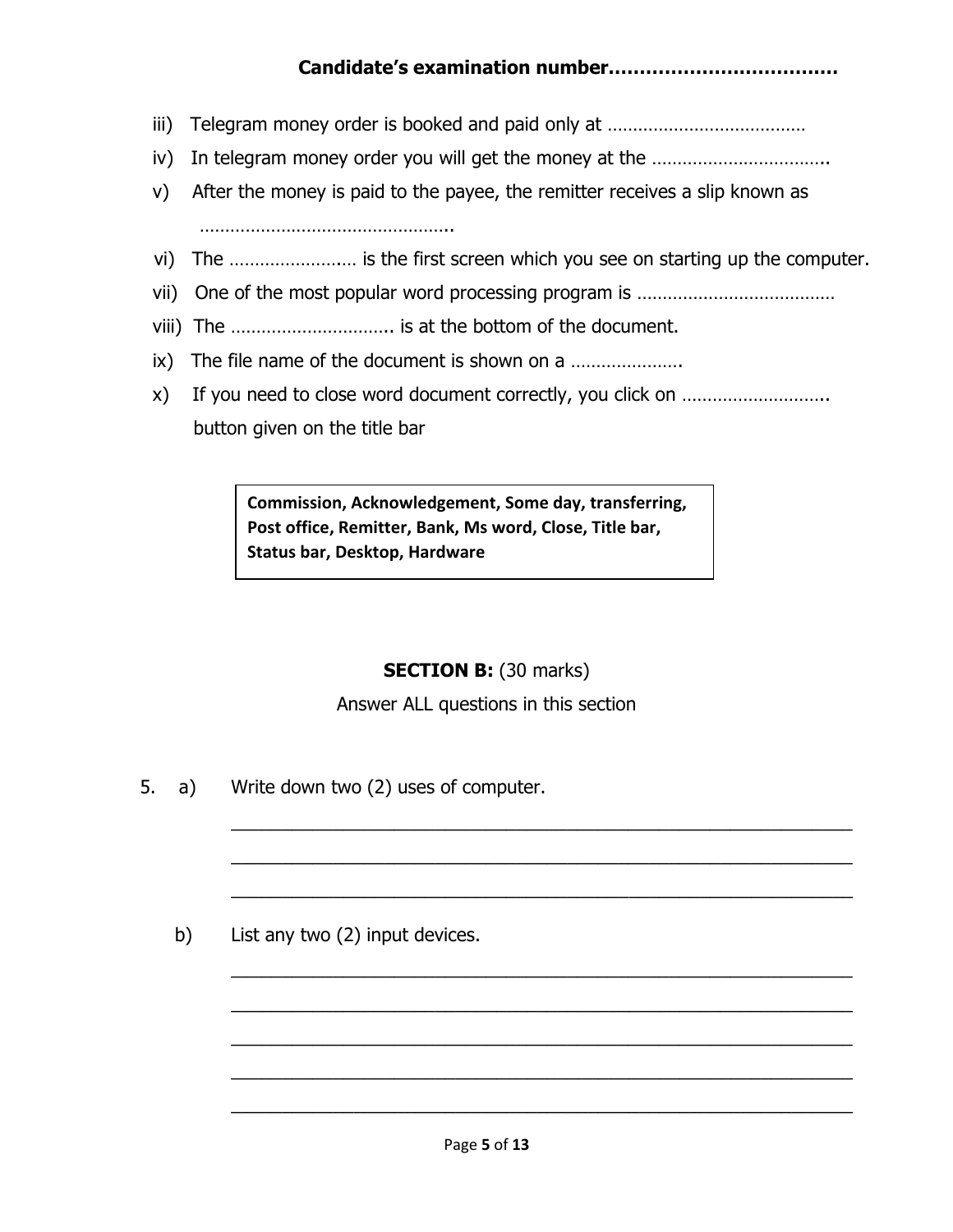| 6. | a) | Define the term "antenna"               |
|----|----|-----------------------------------------|
|    |    |                                         |
|    |    |                                         |
|    |    |                                         |
|    | b) | Draw a diagram of a Television antenna. |

7. a) What is a library?

b) Write down two (2) main responsibilities of librarian.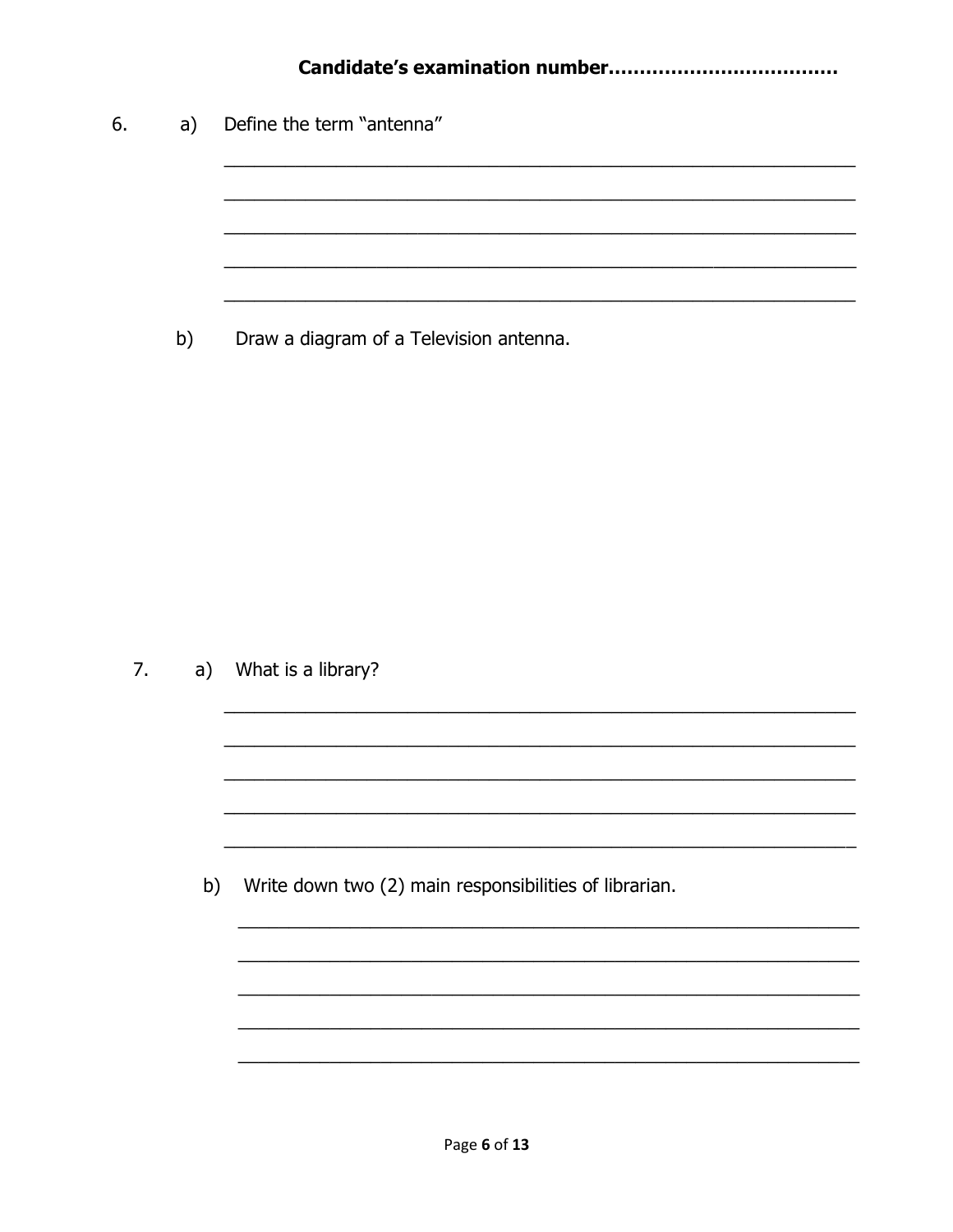|     |    | Candidate's examination number                                     |
|-----|----|--------------------------------------------------------------------|
| 8   | a) | Who is an editor?                                                  |
|     | b) | Name any two (2) titles of books.                                  |
| 9.  | a) | List down three (3) postal services.                               |
|     |    | b) Give the name of a person who sends money by using money order. |
| 10. |    | a) Write down any two (2) modern methods of communication.         |
|     | b) | Distinguish between Television and radio.                          |
|     |    |                                                                    |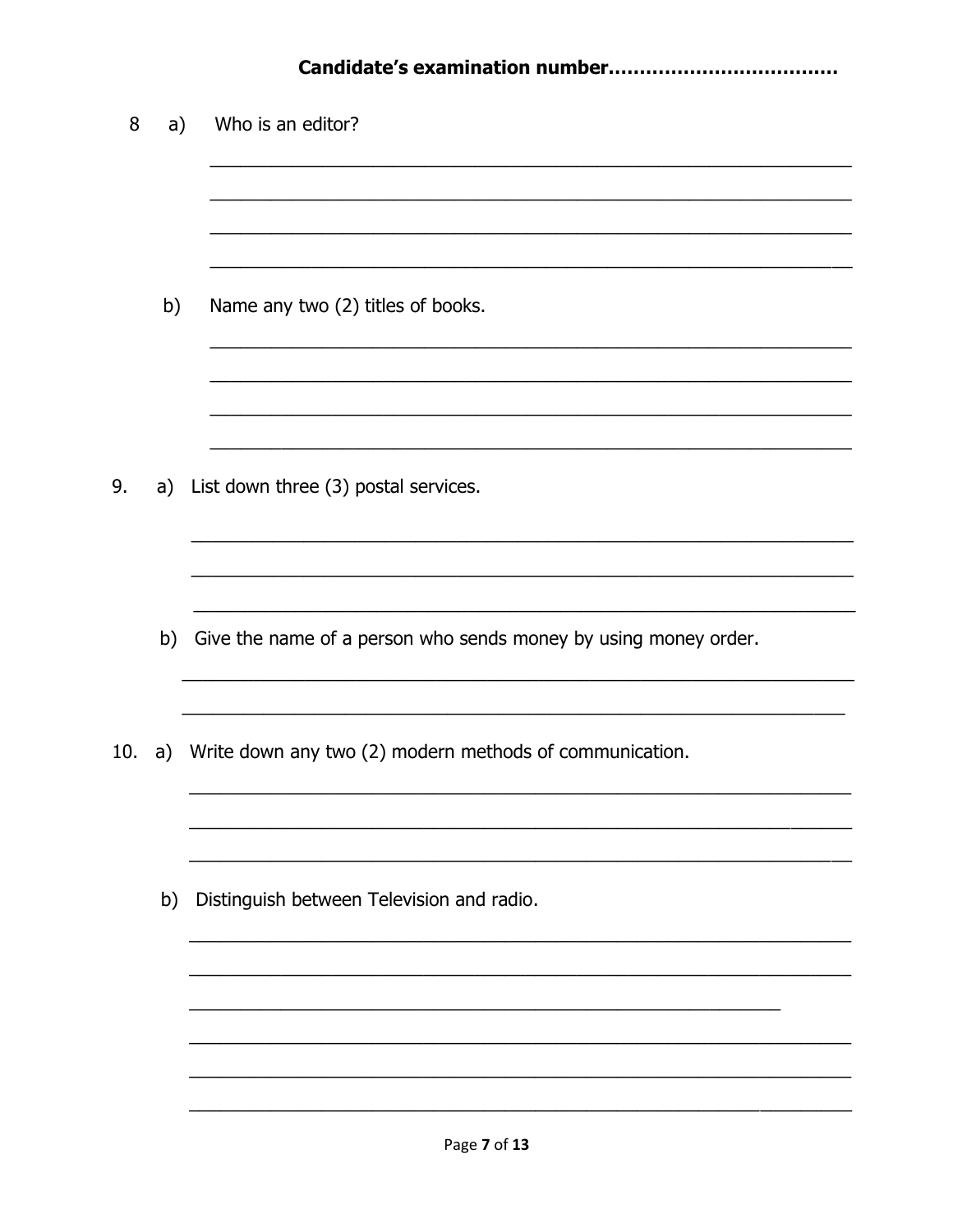|              | <b>SECTION C:</b> (30 marks)                                           |
|--------------|------------------------------------------------------------------------|
|              | Answer any three (3) questions.                                        |
| a)           | Explain three (3) factors that affects television antenna reception.   |
|              |                                                                        |
| b)           | State the steps to be followed if you want to connect the TV antenna.  |
|              |                                                                        |
| $\mathsf{C}$ | Mention three (3) uses of Television.                                  |
|              |                                                                        |
| a)           | Give three (3) differences between manual type document and electronic |
|              | type documents.                                                        |
|              |                                                                        |

 $11.$ 

12.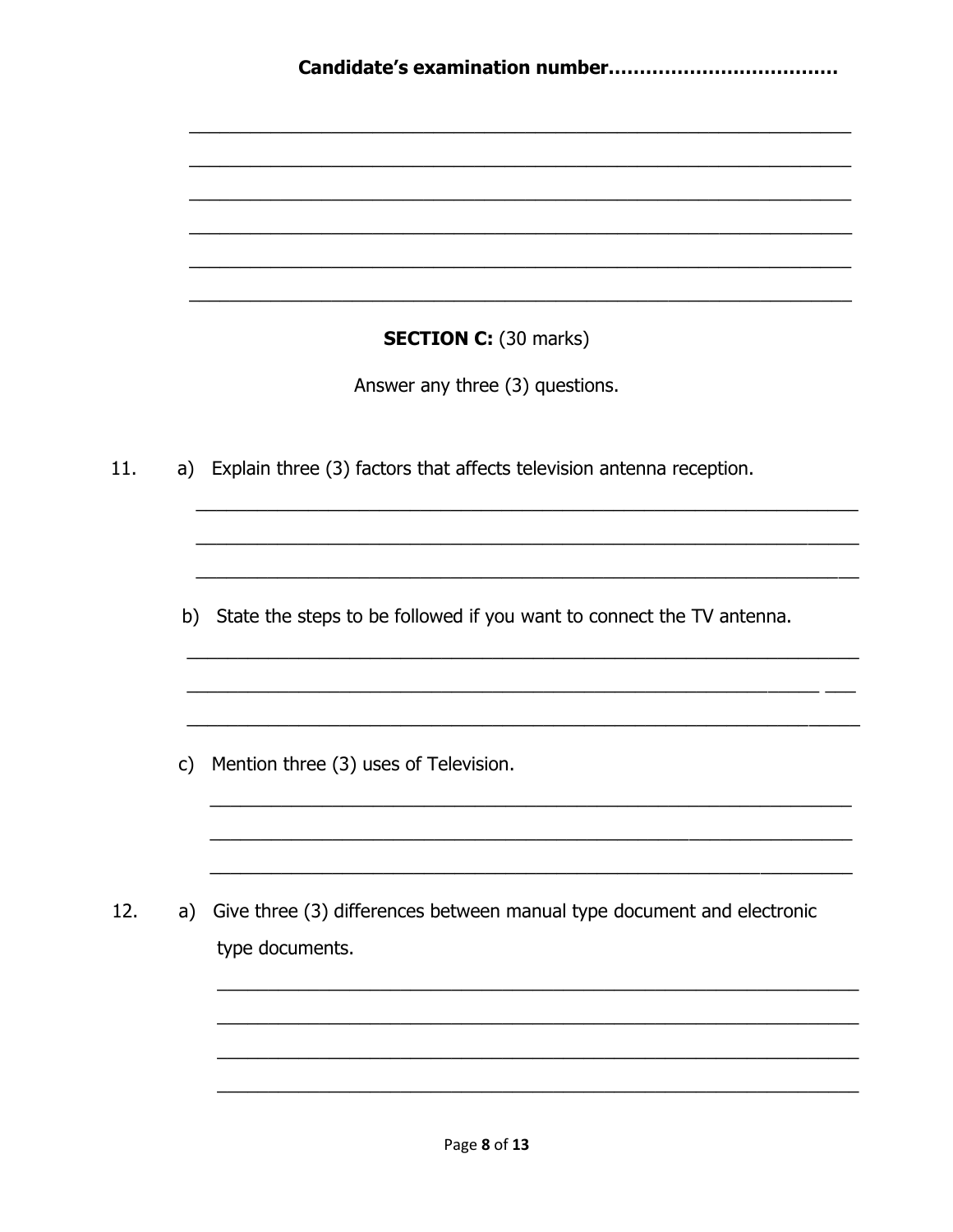|     | b)           |    | Explain the importance of documentation.                            |
|-----|--------------|----|---------------------------------------------------------------------|
|     |              |    |                                                                     |
|     |              |    |                                                                     |
|     | $\mathsf{C}$ |    | Write down the materials required if you want to design a brochure. |
|     |              |    |                                                                     |
| 13. | a)           |    | Explain the procedures to be followed if you want to                |
|     |              | i) | Change the font type.                                               |
|     |              |    |                                                                     |
|     |              |    |                                                                     |
|     |              |    |                                                                     |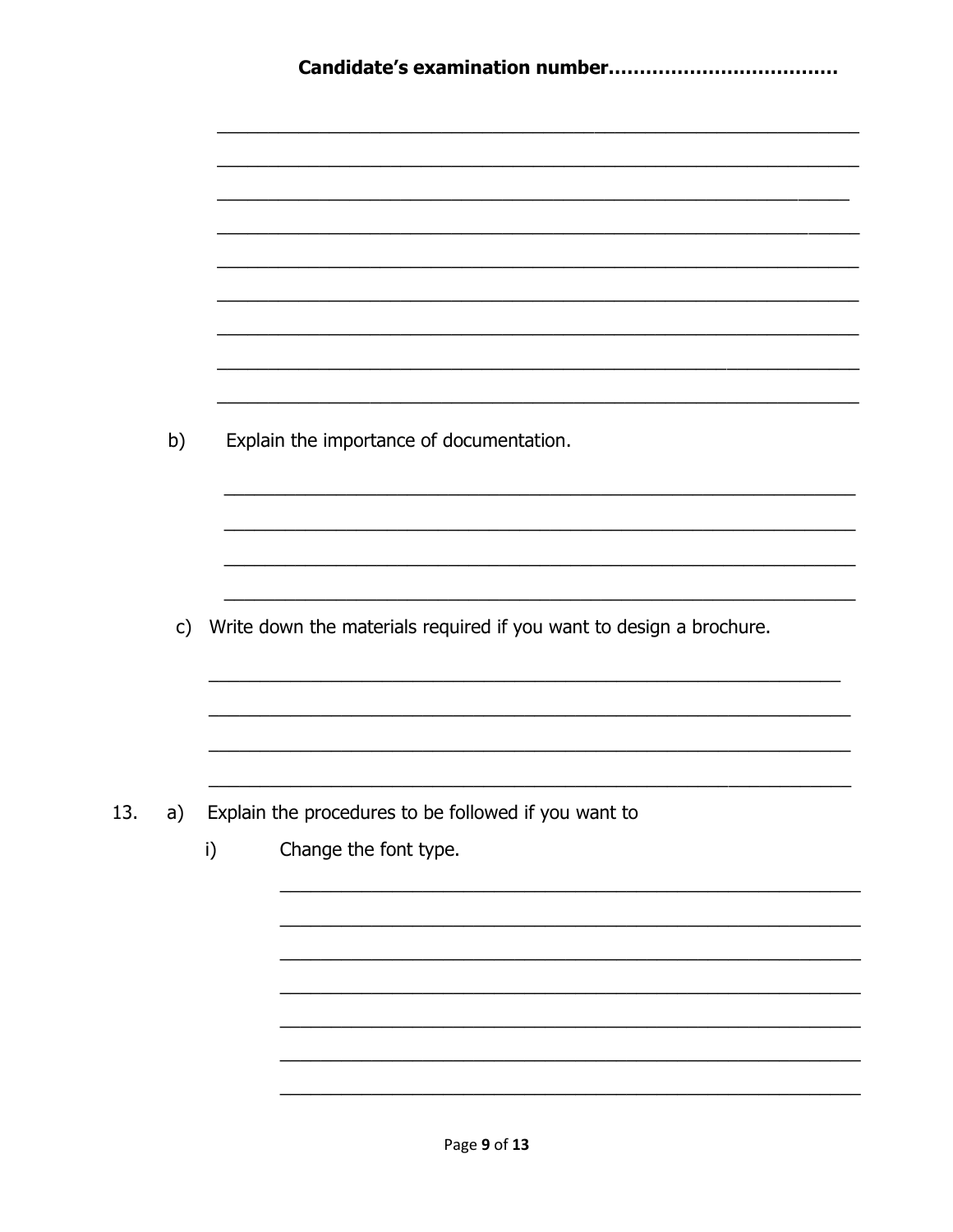| $\mathsf{ii}$ ) | Change the font size. |
|-----------------|-----------------------|
|                 |                       |
|                 |                       |
|                 |                       |
|                 |                       |
|                 |                       |
|                 |                       |
|                 |                       |
|                 |                       |

b) Draw a table that contains four (4) rows and five (5) columns.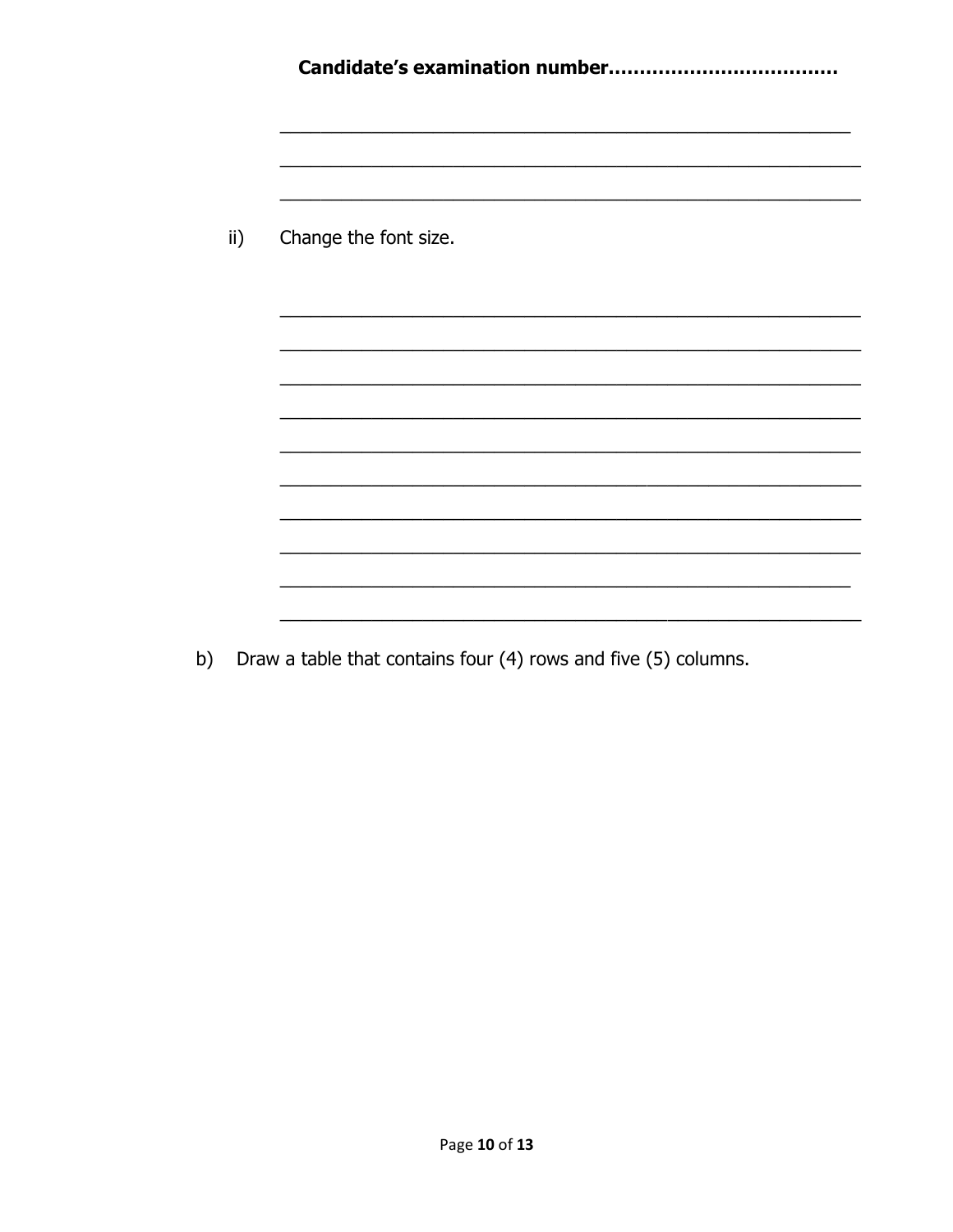|     |    |      |    | c) Why do we need to save our files?                                            |  |  |  |  |  |
|-----|----|------|----|---------------------------------------------------------------------------------|--|--|--|--|--|
|     |    |      |    |                                                                                 |  |  |  |  |  |
|     |    |      |    |                                                                                 |  |  |  |  |  |
| 14. | a) |      |    | What is the application of fax machine?                                         |  |  |  |  |  |
|     |    |      |    |                                                                                 |  |  |  |  |  |
|     |    |      |    |                                                                                 |  |  |  |  |  |
|     |    |      |    |                                                                                 |  |  |  |  |  |
|     | b) |      | i) | Explain the functions of each of the following parts of a radio call<br>Antenna |  |  |  |  |  |
|     |    |      |    |                                                                                 |  |  |  |  |  |
|     |    |      |    |                                                                                 |  |  |  |  |  |
|     |    |      |    |                                                                                 |  |  |  |  |  |
|     |    |      |    |                                                                                 |  |  |  |  |  |
|     |    | ii)  |    | Channel switch                                                                  |  |  |  |  |  |
|     |    |      |    |                                                                                 |  |  |  |  |  |
|     |    |      |    |                                                                                 |  |  |  |  |  |
|     |    |      |    |                                                                                 |  |  |  |  |  |
|     |    | iii) |    | Channel display                                                                 |  |  |  |  |  |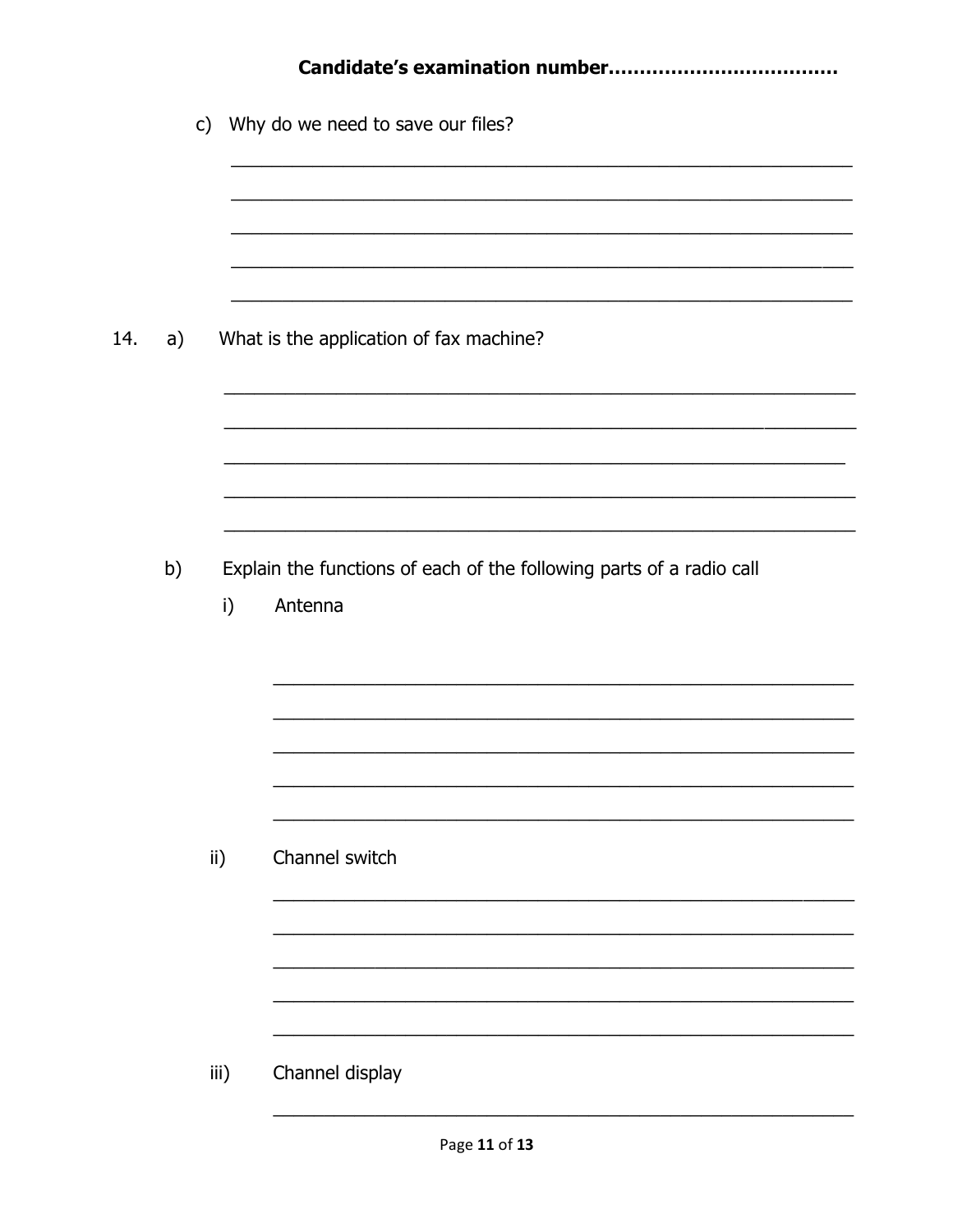| c) Why do we keep the telephone away from water and chemicals? |
|----------------------------------------------------------------|
|                                                                |
|                                                                |
|                                                                |
|                                                                |
|                                                                |
|                                                                |
|                                                                |
|                                                                |
|                                                                |
|                                                                |
|                                                                |
|                                                                |
|                                                                |
|                                                                |